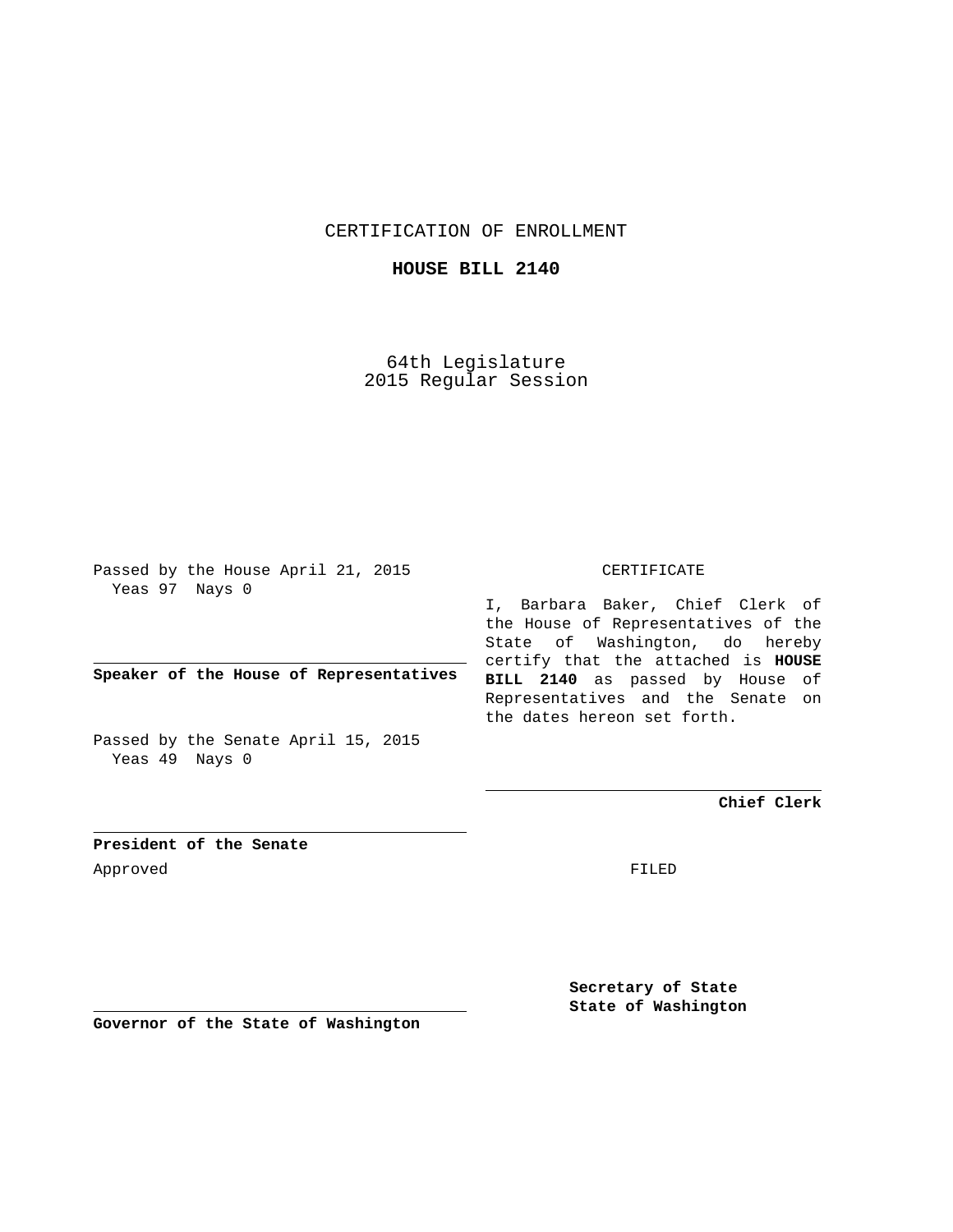## **HOUSE BILL 2140**

## AS AMENDED BY THE SENATE

Passed Legislature - 2015 Regular Session

## **State of Washington 64th Legislature 2015 Regular Session**

**By** Representatives Kagi, Orwall, Johnson, Walsh, Sells, Clibborn, Tarleton, Appleton, Ortiz-Self, Hargrove, Zeiger, Senn, Ormsby, Kilduff, Walkinshaw, and Goodman

Read first time 02/17/15. Referred to Committee on Early Learning & Human Services.

 AN ACT Relating to good cause exceptions during permanency hearings; reenacting and amending RCW 13.34.145; creating a new section; providing an effective date; and declaring an emergency.

BE IT ENACTED BY THE LEGISLATURE OF THE STATE OF WASHINGTON:

 **Sec. 1.** RCW 13.34.145 and 2013 c 332 s 3, 2013 c 206 s 1, and 2013 c 173 s 3 are each reenacted and amended to read as follows:

 (1) The purpose of a permanency planning hearing is to review the permanency plan for the child, inquire into the welfare of the child and progress of the case, and reach decisions regarding the permanent 10 placement of the child.

 (a) A permanency planning hearing shall be held in all cases where the child has remained in out-of-home care for at least nine months and an adoption decree, guardianship order, or permanent custody order has not previously been entered. The hearing shall take place no later than twelve months following commencement of the 16 current placement episode.

 (b) Whenever a child is removed from the home of a dependency guardian or long-term relative or foster care provider, and the child is not returned to the home of the parent, guardian, or legal custodian but is placed in out-of-home care, a permanency planning hearing shall take place no later than twelve months, as provided in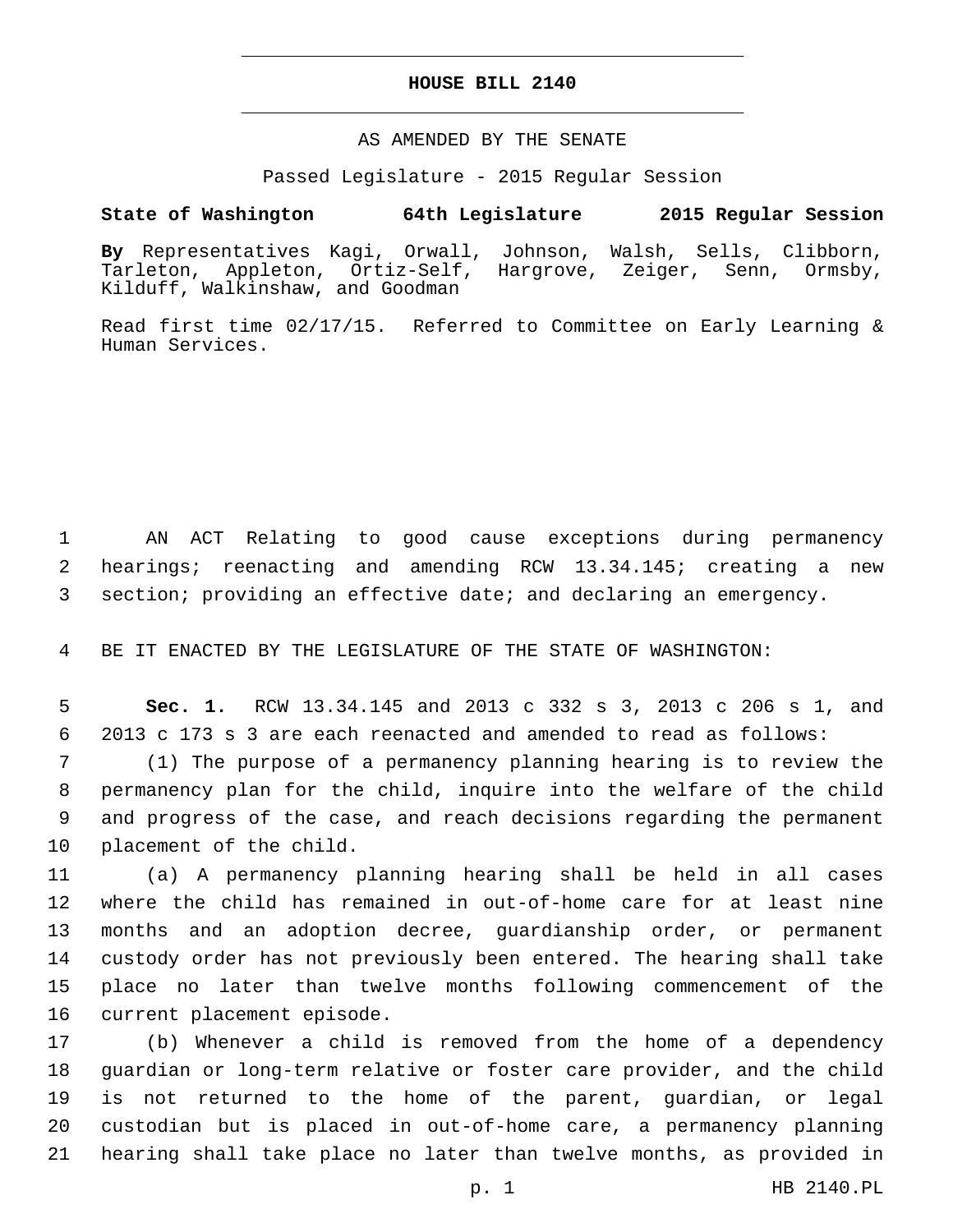this section, following the date of removal unless, prior to the hearing, the child returns to the home of the dependency guardian or long-term care provider, the child is placed in the home of the parent, guardian, or legal custodian, an adoption decree, guardianship order, or a permanent custody order is entered, or the dependency is dismissed. Every effort shall be made to provide stability in long-term placement, and to avoid disruption of placement, unless the child is being returned home or it is in the 9 best interest of the child.

 (c) Permanency planning goals should be achieved at the earliest possible date, preferably before the child has been in out-of-home care for fifteen months. In cases where parental rights have been terminated, the child is legally free for adoption, and adoption has been identified as the primary permanency planning goal, it shall be a goal to complete the adoption within six months following entry of 16 the termination order.

 (2) No later than ten working days prior to the permanency planning hearing, the agency having custody of the child shall submit a written permanency plan to the court and shall mail a copy of the plan to all parties and their legal counsel, if any.

 (3) When the youth is at least age seventeen years but not older than seventeen years and six months, the department shall provide the youth with written documentation which explains the availability of extended foster care services and detailed instructions regarding how the youth may access such services after he or she reaches age 26 eighteen years.

 (4) At the permanency planning hearing, the court shall conduct 28 the following inquiry:

 (a) If a goal of long-term foster or relative care has been achieved prior to the permanency planning hearing, the court shall review the child's status to determine whether the placement and the 32 plan for the child's care remain appropriate.

 (b) In cases where the primary permanency planning goal has not been achieved, the court shall inquire regarding the reasons why the primary goal has not been achieved and determine what needs to be done to make it possible to achieve the primary goal. The court shall review the permanency plan prepared by the agency and make explicit 38 findings regarding each of the following:

 (i) The continuing necessity for, and the safety and 40 appropriateness of, the placement;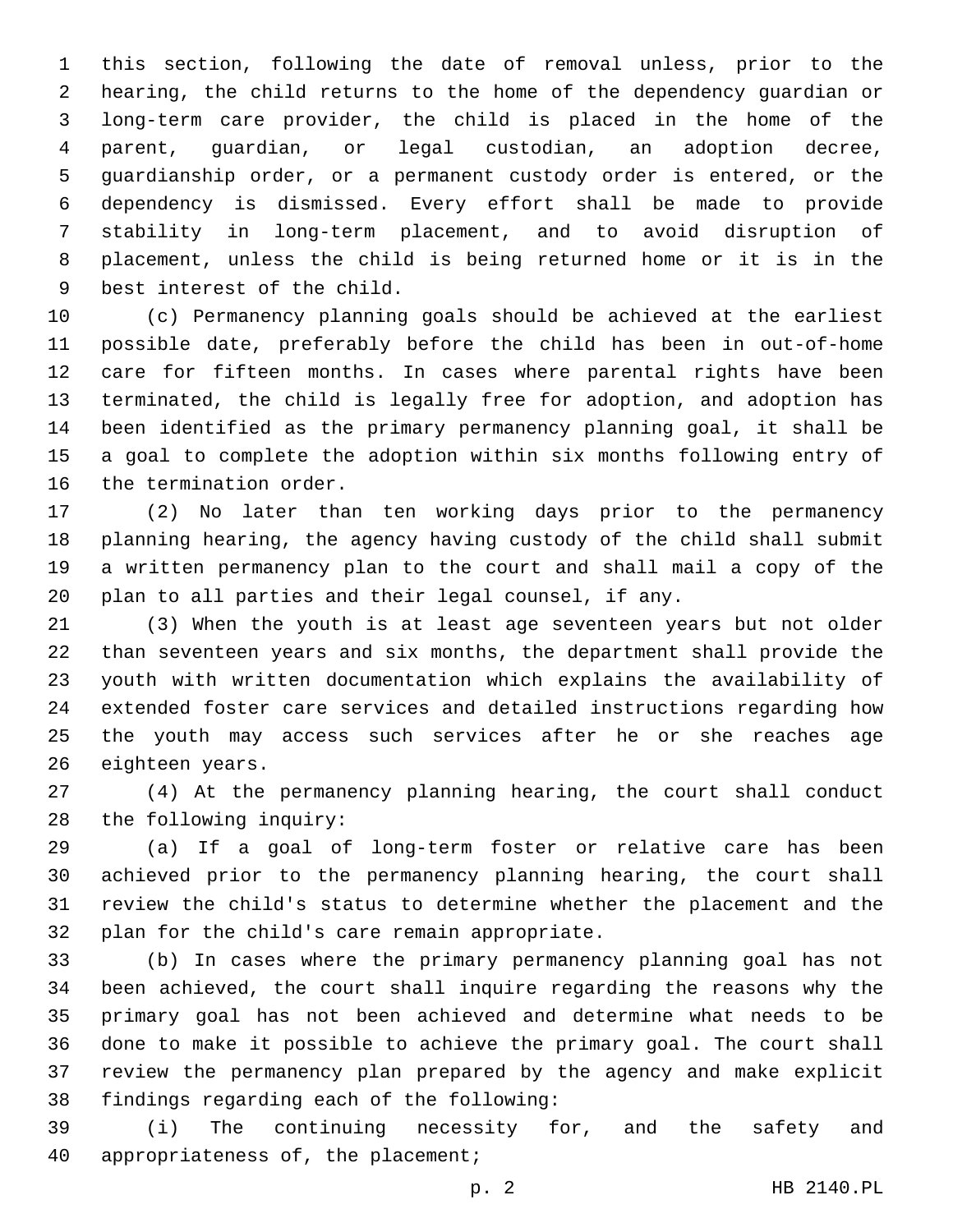(ii) The extent of compliance with the permanency plan by the department or supervising agency and any other service providers, the child's parents, the child, and the child's guardian, if any;

 (iii) The extent of any efforts to involve appropriate service providers in addition to department or supervising agency staff in planning to meet the special needs of the child and the child's 7 parents;

 (iv) The progress toward eliminating the causes for the child's placement outside of his or her home and toward returning the child safely to his or her home or obtaining a permanent placement for the 11 child;

 (v) The date by which it is likely that the child will be returned to his or her home or placed for adoption, with a guardian 14 or in some other alternative permanent placement; and

 (vi) If the child has been placed outside of his or her home for fifteen of the most recent twenty-two months, not including any period during which the child was a runaway from the out-of-home placement or the first six months of any period during which the child was returned to his or her home for a trial home visit, the appropriateness of the permanency plan, whether reasonable efforts were made by the department or supervising agency to achieve the goal of the permanency plan, and the circumstances which prevent the child 23 from any of the following:

(A) Being returned safely to his or her home;

 (B) Having a petition for the involuntary termination of parental 26 rights filed on behalf of the child;

27 (C) Being placed for adoption;

28 (D) Being placed with a guardian;

 (E) Being placed in the home of a fit and willing relative of the 30 child; or

 (F) Being placed in some other alternative permanent placement, including independent living or long-term foster care.

 (5) Following this inquiry, at the permanency planning hearing, the court shall order the department or supervising agency to file a petition seeking termination of parental rights if the child has been in out-of-home care for fifteen of the last twenty-two months since the date the dependency petition was filed unless the court makes a good cause exception as to why the filing of a termination of parental rights petition is not appropriate. Any good cause finding shall be reviewed at all subsequent hearings pertaining to the child.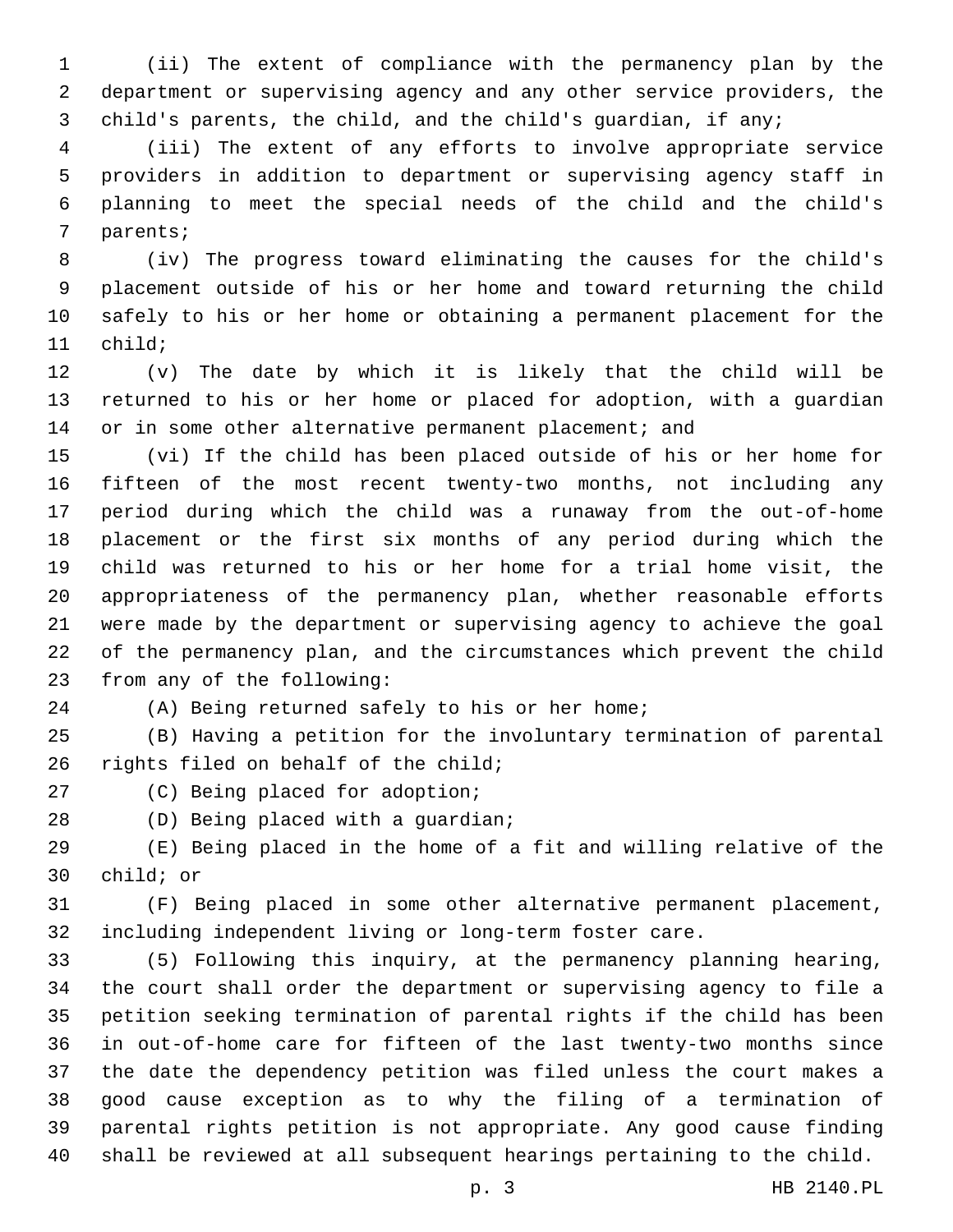(a) For purposes of this subsection, "good cause exception" includes but is not limited to the following:2

(i) The child is being cared for by a relative;

 (ii) The department has not provided to the child's family such services as the court and the department have deemed necessary for 6 the child's safe return home;

 (iii) The department has documented in the case plan a compelling reason for determining that filing a petition to terminate parental 9 rights would not be in the child's best interests;  $((\theta \hat{r}))$ 

 (iv) The parent is incarcerated, or the parent's prior incarceration is a significant factor in why the child has been in foster care for fifteen of the last twenty-two months, the parent maintains a meaningful role in the child's life, and the department has not documented another reason why it would be otherwise appropriate to file a petition pursuant to this section;

 $(v)$  ((Until June 30, 2015,)) Where a parent has been accepted into a dependency treatment court program or long-term substance abuse or dual diagnoses treatment program and is demonstrating 19 compliance with treatment goals; or

20 (vi) ((Until June 30, 2015,)) Where a parent who has been court ordered to complete services necessary for the child's safe return home files a declaration under penalty of perjury stating the parent's financial inability to pay for the same court-ordered services, and also declares the department was unwilling or unable to pay for the same services necessary for the child's safe return home.

 (b) The court's assessment of whether a parent who is incarcerated maintains a meaningful role in the child's life may 28 include consideration of the following:

 (i) The parent's expressions or acts of manifesting concern for the child, such as letters, telephone calls, visits, and other forms 31 of communication with the child;

 (ii) The parent's efforts to communicate and work with the department or supervising agency or other individuals for the purpose of complying with the service plan and repairing, maintaining, or 35 building the parent-child relationship;

 (iii) A positive response by the parent to the reasonable efforts 37 of the department or the supervising agency;

 (iv) Information provided by individuals or agencies in a reasonable position to assist the court in making this assessment, including but not limited to the parent's attorney, correctional and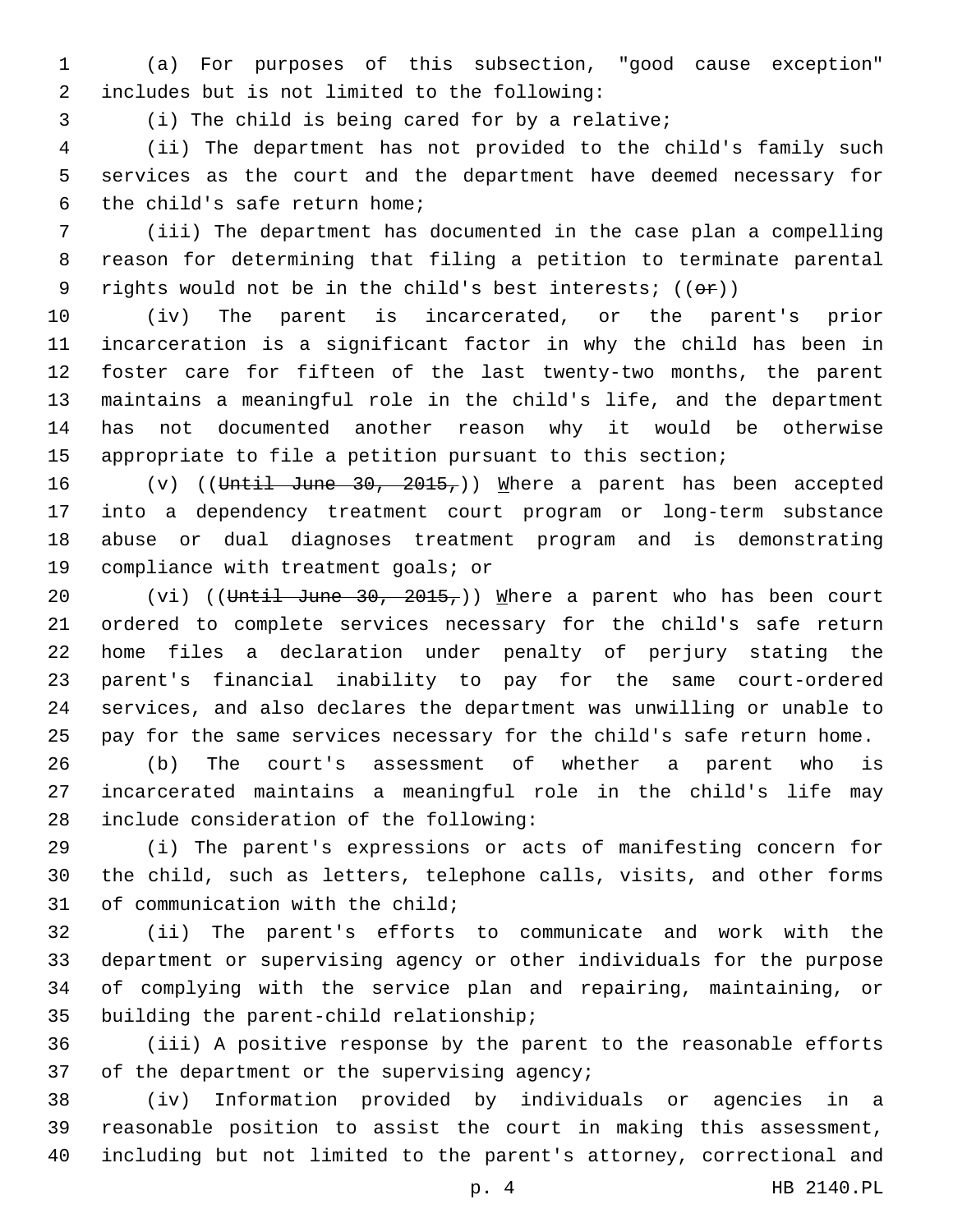mental health personnel, or other individuals providing services to 2 the parent;

 (v) Limitations in the parent's access to family support programs, therapeutic services, and visiting opportunities, restrictions to telephone and mail services, inability to participate in foster care planning meetings, and difficulty accessing lawyers and participating meaningfully in court proceedings; and

 (vi) Whether the continued involvement of the parent in the child's life is in the child's best interest.9

 (c) The constraints of a parent's current or prior incarceration and associated delays or barriers to accessing court-mandated services may be considered in rebuttal to a claim of aggravated 13 circumstances under RCW  $13.34.132(4)((\frac{1}{9}))$  (h) for a parent's 14 failure to complete available treatment.

 (6)(a) If the permanency plan identifies independent living as a goal, the court at the permanency planning hearing shall make a finding that the provision of services to assist the child in making a transition from foster care to independent living will allow the child to manage his or her financial, personal, social, educational, and nonfinancial affairs prior to approving independent living as a permanency plan of care. The court will inquire whether the child has been provided information about extended foster care services.

 (b) The permanency plan shall also specifically identify the services, including extended foster care services, where appropriate, that will be provided to assist the child to make a successful transition from foster care to independent living.

 (c) The department or supervising agency shall not discharge a child to an independent living situation before the child is eighteen years of age unless the child becomes emancipated pursuant to chapter 30 13.64 RCW.

 (7) If the child has resided in the home of a foster parent or relative for more than six months prior to the permanency planning 33 hearing, the court shall:

 (a) Enter a finding regarding whether the foster parent or relative was informed of the hearing as required in RCW 74.13.280, 13.34.215(6), and 13.34.096; and36

 (b) If the department or supervising agency is recommending a placement other than the child's current placement with a foster parent, relative, or other suitable person, enter a finding as to the reasons for the recommendation for a change in placement.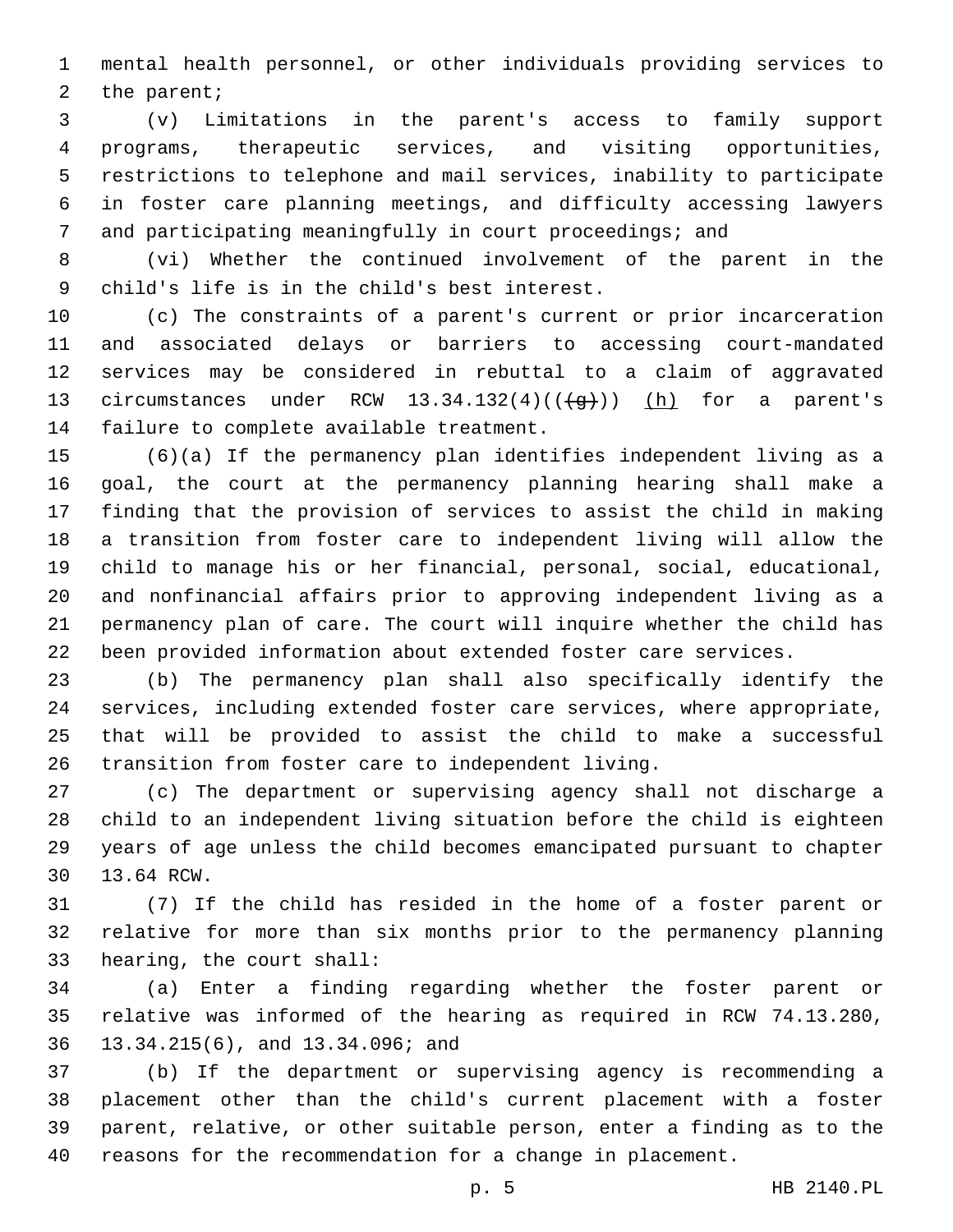(8) In all cases, at the permanency planning hearing, the court shall:2

 (a)(i) Order the permanency plan prepared by the supervising agency to be implemented; or4

 (ii) Modify the permanency plan, and order implementation of the 6 modified plan; and

 (b)(i) Order the child returned home only if the court finds that 8 a reason for removal as set forth in RCW 13.34.130 no longer exists; 9 or

 (ii) Order the child to remain in out-of-home care for a limited specified time period while efforts are made to implement the 12 permanency plan.

 (9) Following the first permanency planning hearing, the court shall hold a further permanency planning hearing in accordance with this section at least once every twelve months until a permanency planning goal is achieved or the dependency is dismissed, whichever 17 occurs first.

 (10) Prior to the second permanency planning hearing, the agency that has custody of the child shall consider whether to file a 20 petition for termination of parental rights.

 (11) If the court orders the child returned home, casework supervision by the department or supervising agency shall continue for at least six months, at which time a review hearing shall be held pursuant to RCW 13.34.138, and the court shall determine the need for 25 continued intervention.

 (12) The juvenile court may hear a petition for permanent legal custody when: (a) The court has ordered implementation of a permanency plan that includes permanent legal custody; and (b) the party pursuing the permanent legal custody is the party identified in the permanency plan as the prospective legal custodian. During the pendency of such proceeding, the court shall conduct review hearings and further permanency planning hearings as provided in this chapter. At the conclusion of the legal guardianship or permanent legal custody proceeding, a juvenile court hearing shall be held for the purpose of determining whether dependency should be dismissed. If a guardianship or permanent custody order has been entered, the 37 dependency shall be dismissed.

 (13) Continued juvenile court jurisdiction under this chapter shall not be a barrier to the entry of an order establishing a legal